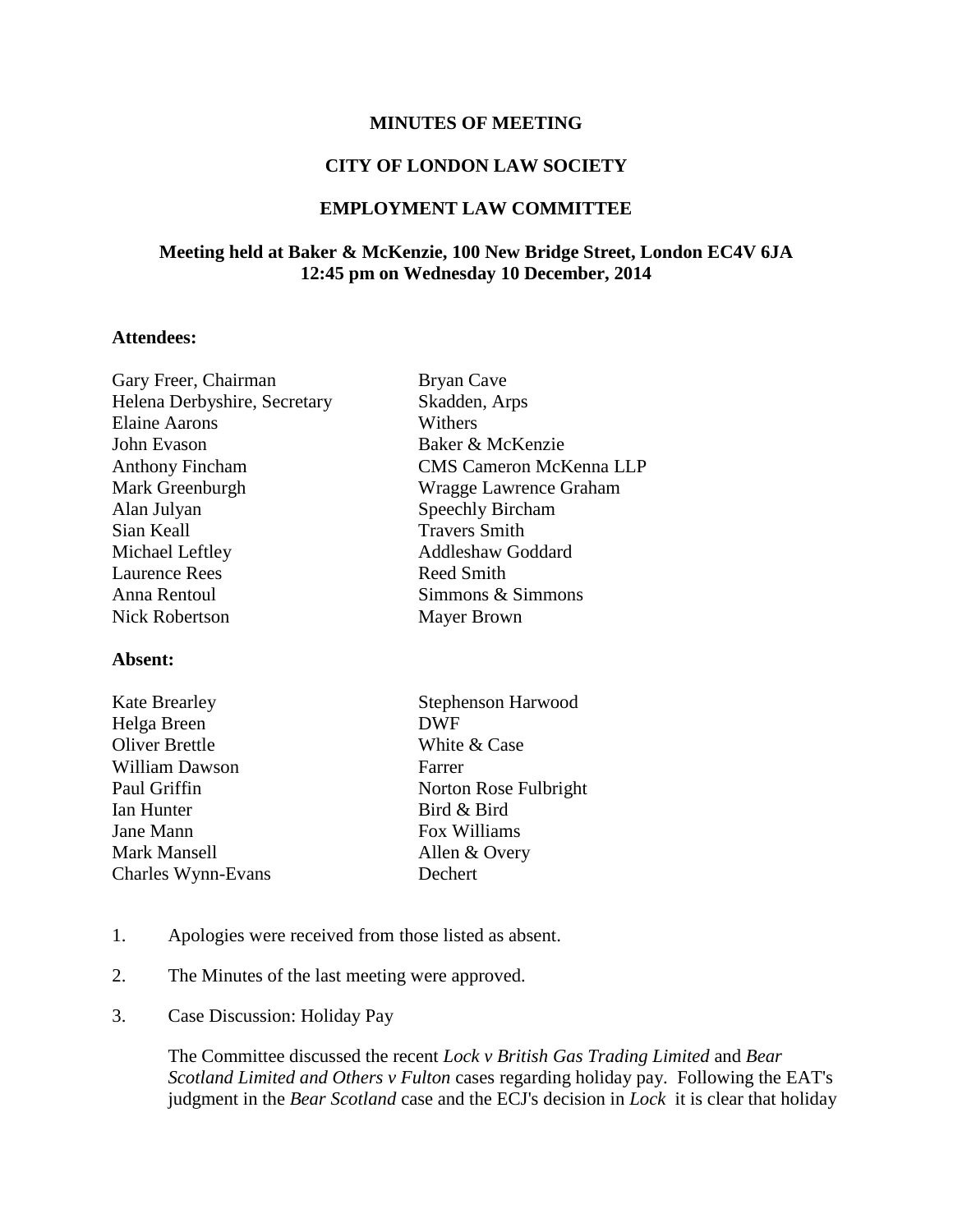pay derived from the Working Time Directive should reflect normal remuneration including commission and compulsory overtime (whether guaranteed or not guaranteed) and other elements of pay that are intrinsically linked to the employee's performance. The Committee discussed the implications of the decision and its impact on their clients. In particular there was a discussion about the look back period for claiming any shortfall in holiday pay. In *Bear Scotland* the EAT had suggested that any break between deductions from holiday pay of three months' or more would break the chain in a series of deductions.

The view was that most employers were waiting to see the outcome of further decisions in relation to paid holiday before making a commitment with regard to holiday pay unless their workforce was unionised. Anecdotally some of the unions, including Unite, had raised the issue as part of their annual pay round and sought lump sum payments of £500 per employee to settle any back claims. It appeared that public sector clients were wrapping this issue up in their current pay round.

The potential to claim holiday back pay was also an issue arising in the context of transactions.

In particular this was thought to be a tricky issue for the retail sector where overtime and commission often accrued over the Christmas period.

The Committee considered the appropriate look-back period and the general view was that it would be sensible to relate this to the overall normality of the contract (to even out spikes in commission and overtime).

There was then a brief discussion about a recent Australian decision concerning trust and confidence. The view in the New South Wales Court was that there was no such implied term in relation to employment contracts in Australia.

## 4. Looking ahead – Forthcoming Cases, Political & Market Developments

The Committee then discussed the forthcoming shared parental leave. It was felt that generally clients were enhancing pay for shared parental leave in line with their current maternity arrangements.

A member of the Committee referred to a Linklaters survey which estimated that 65% of fathers would take shared parental leave although most were sceptical as to how quickly this would be taken up. It was likely to be something that needed time to bed in.

The Committee considered whether it would be appropriate to publish views on political and market developments to the extent that they impact on employment laws, for example, in the City Solicitor Magazine. However, there was a concern that expressing political opinions would place the members of the Committee in a difficult position with regard to their clients.